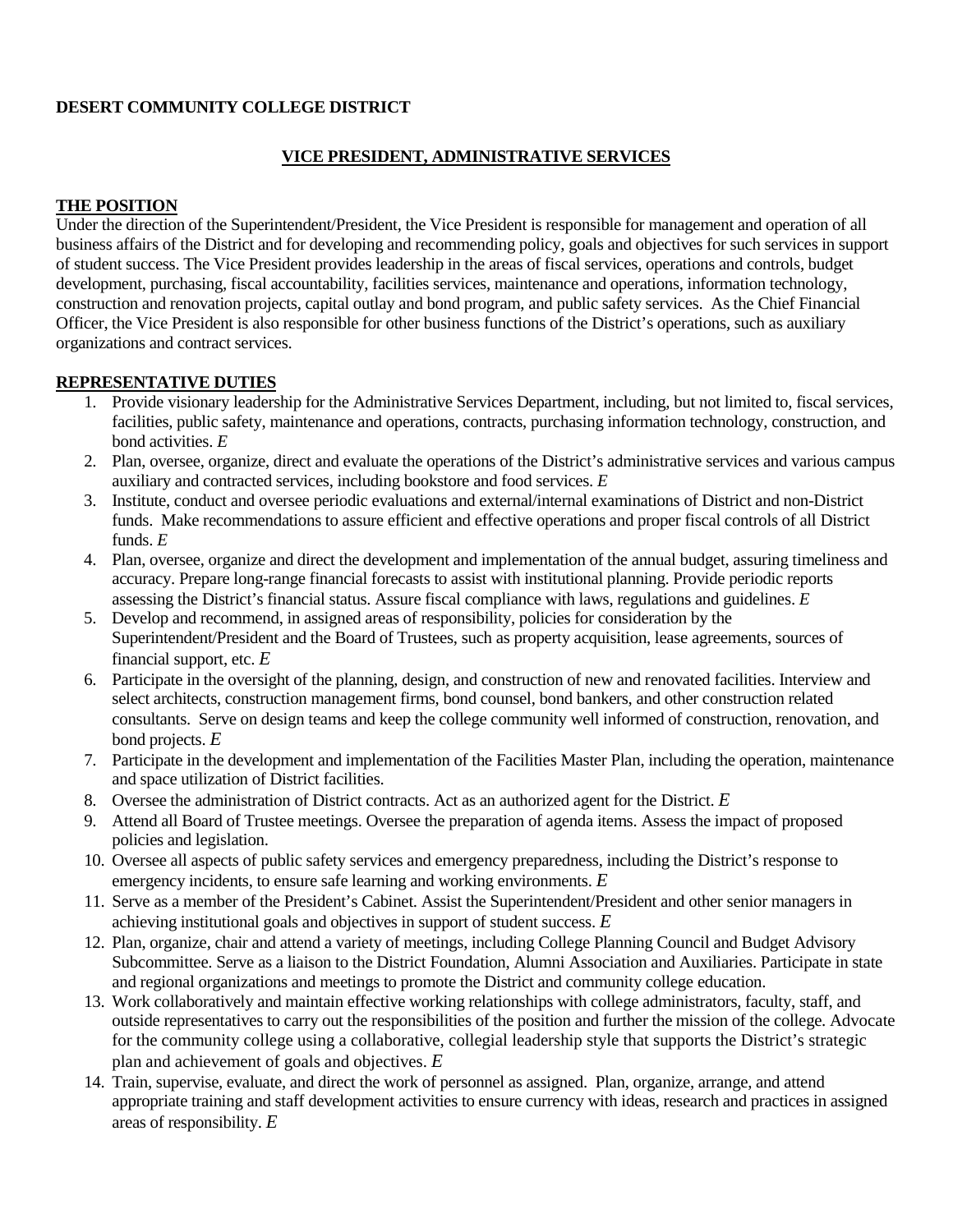- 15. Foster a culture of collaboration, mutual respect, innovation, and continuous improvement throughout the District; lead by example; actively participate in and support District-wide participatory governance and other collaborative processes; encourage professional excellence and promote an organizational culture of customer service, innovation, and quality services; and endorse and maintain a culture of inclusiveness, valuing differing views and cultural differences. *E*
- 16. Lead and assist in the accreditation process; ensure accreditation standards are met.
- 17. Participate in strategic planning through providing expertise for contract negotiations, Strategic Master Plan, Educational Master Plan, and similar operational functions and documents. *E*
- 18. Perform additional duties and projects as assigned by the Superintendent/President. *E*

# **REQUIRED PROFICIENCIES**

Knowledge, experience and abilities to perform the above listed responsibilities and functions in an efficient, effective, harmonious manner.

**KNOWLEDGE OF:** Principles and practices of financial management; principles and practices of generally accepted accounting principles; governmental accounting standards; the *California Community College's Budget and Accounting Manual*; purchasing; use of computer applications in the management of business affairs; principles of business law, requests for proposals, and contracts; analytical tools necessary to draft budgets, monitor expenses, conduct financial research and analysis, identify trends and forecast needs; Federal, state, and local laws, regulations, funding formulas, and policies affecting business operations of a community college district; collective bargaining; capital outlay bond programs; local and state bond finance and regulations; legislative and administrative processes; principles of organization and management; principles and practices of information services/technology, software, and hardware related to community college operations; principles of supervision, training, and staff development; effective oral and written communication skills; principles and objectives of participatory governance; purpose, functions, policies, operating systems and programs of administrative units of the District.

**ABILITY TO:** Provide strategic leadership in planning, directing, and evaluating the business affairs of a district; relate business knowledge to the needs and characteristics of a collegiate environment; apply a high level of sound, independent judgment in the solution of complex business problems; establish priorities and integrate business services and programs into the overall management of the District; plan and direct diverse and complex operating programs and services; execute policies, rules, directions, and procedures of the District; prepare effective oral and written communications, reports and presentations; communicate effectively with faculty, staff, students, civic and other groups, and the general public; effectively utilize management information systems in the performance of duties; anticipate conditions and plan ahead; evaluate work methods and performance; persuade others as required to gain acceptance of recommendations and decisions; stimulate teamwork and promote cohesiveness to achieve business goals; establish and maintain effective relationships with the business community and administrative and executive offices of the District; exercise tact, diplomacy, originality, and resourcefulness; motivate, direct, and develop subordinate staff.

### **MINIMUM QUALIFICATIONS**

A Bachelor's degree from an accredited institution in business administration, accounting, finance or an area reasonably related to the position. Five (5) years of increasingly responsible management experience overseeing and administering finance, business and support operations, and supervision with at least two (2) years of senior level experience is required. Demonstrated sensitivity to and understanding of the diverse academic, socioeconomic, cultural, disability, and ethnic background of community college students.

### **DESIRABLE QUALIFICATIONS**

A Master's degree from an accredited institution and/or a CPA certificate is desired.

### **WORKING CONDITIONS**

Environment: Office environment. Sitting for extended periods of time, pushing and pulling, and visual acuity. The ability to type, use phone, stand intermittently, walk, bend and stoop, occasionally lift, carry, push, pull or otherwise move objects of light to moderate weight, work at a computer, including sitting and viewing a monitor for various lengths of time, repetitive use of keyboard, mouse or other control device, dexterity of hands and fingers to operate keyboard, ability to communicate and provide information to others. Frequent interruptions. Some weekends and evening required.